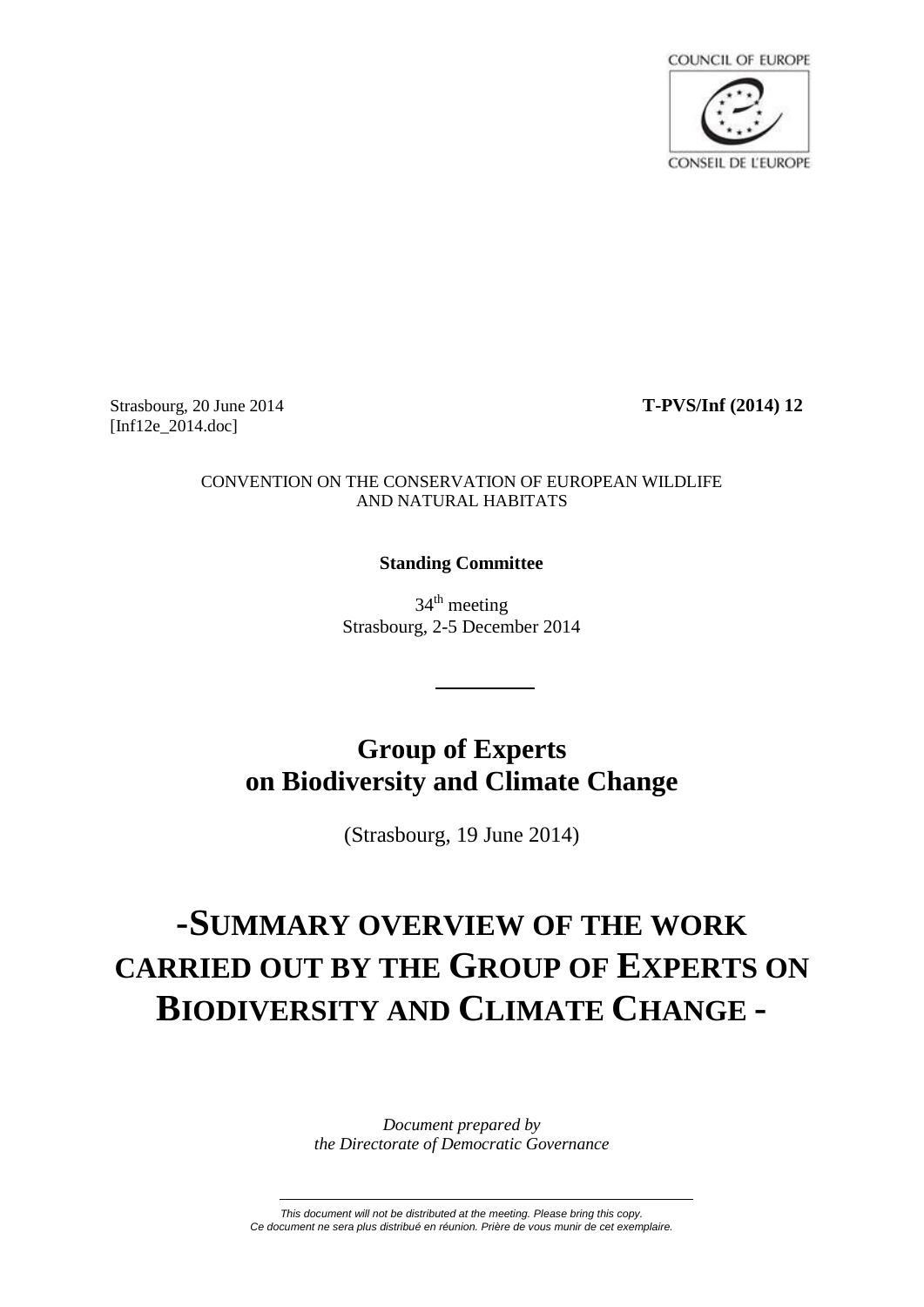# **Summary overview of the work carried out by the Group of Experts**

#### **1. BACKGROUND INFORMATION**

The provisions contained in the Bern Convention, together with the Resolutions and Recommendations adopted by the Standing Committee, form a tight coherent tissue of international hard and soft law which aims at enabling Contracting Parties to achieve a better protection and conservation of the natural heritage in the European continent.

Part of the Bern Convention's "added value" is to tackle complex and sensitive issues across Europe, long before they are addressed in legally binding instruments. Climate change and its interrelation with biodiversity conservation is part of the Convention's work since 2006, when the Standing Committee decided to set up a Group of experts on Biodiversity and Climate Change to review the effects of climate change on Europe's biological diversity and to provide guidance to Parties in developing adaptation and management policies.

More concretely, according to its terms of reference, the Group has the mandate to: (i) exchange information and review the effects of climate change on the biological diversity covered by the Bern Convention, including species and habitats, protected areas and ecological networks, in co-ordination with other biodiversity conventions and international organisations working on this issue (including (with other institutions of the Council of Europe); (ii) propose advice and guidance for use in developing appropriate adaptation and management policies and actions for the conservation of the biological diversity mentioned above, including key policies that impact on ecosystem goods and services; (iii) present to the Standing Committee specific proposals, guidance and/or recommendations to help Parties address the challenges of climate change in the implementation of the Convention and its objectives.

Since its creation, the Group held 7 meetings and forwarded to the Standing Committee for examination and possible adoption ten comprehensive draft recommendations, providing guidance on topics such as climate change adaptation, climate change in mountain regions, in protected areas, in European islands, wildland fires, conservation translocations, marine biodiversity and climate change, among others.

Moreover, the Group also produced a number of specific technical reports addressing the challenges related to the spread of IAS and vulnerability of ecosystems to invasions; the impacts of climate change on amphibians and reptiles, on plant species, on invertebrates, and on migratory birds.

At its last meeting, in July 2012, the Group of Experts continued to address the impacts of climate change mitigation and adaptation, with a particular focus on governance and sectoral policies. It further monitored, for the first time, the implementation by Contracting Parties of the guidance so far adopted on biodiversity and climate change, through the assessment of the reports submitted by Parties on a voluntary basis.

The conclusions of the assessment report [document [T-PVS/Inf \(2012\) 11\]](https://wcd.coe.int/com.instranet.InstraServlet?command=com.instranet.CmdBlobGet&InstranetImage=2169598&SecMode=1&DocId=1916934&Usage=2) were not necessarily positive, as they identified important gaps in the implementation of the recommendations, particularly concerning the management of protected areas in the light of climate change, enhancing the adaptive capacity of vulnerable species, improving knowledge of species and habitats of special concern (particularly valid for plant species and invertebrates), improving knowledge and understanding of the role of wildlife, and implementing efficient and regular monitoring of species' populations. However, the participants stressed the relatively low number of reports sent by Parties for the purposes of the monitoring exercise (8 in 2012, 13 in 2011), and further noted that the information submitted by the Parties did not always reflect the multiple initiatives and efforts put in place.

In the light of the above, the Group prepared draft [Recommendation No. 159](https://wcd.coe.int/ViewDoc.jsp?id=2010677&Site=&BackColorInternet=B9BDEE&BackColorIntranet=FFCD4F&BackColorLogged=FFC679) (2012) on the effective implementation of guidance for Parties on biodiversity and climate change, adopted by the Standing Committee at its 32<sup>nd</sup> meeting.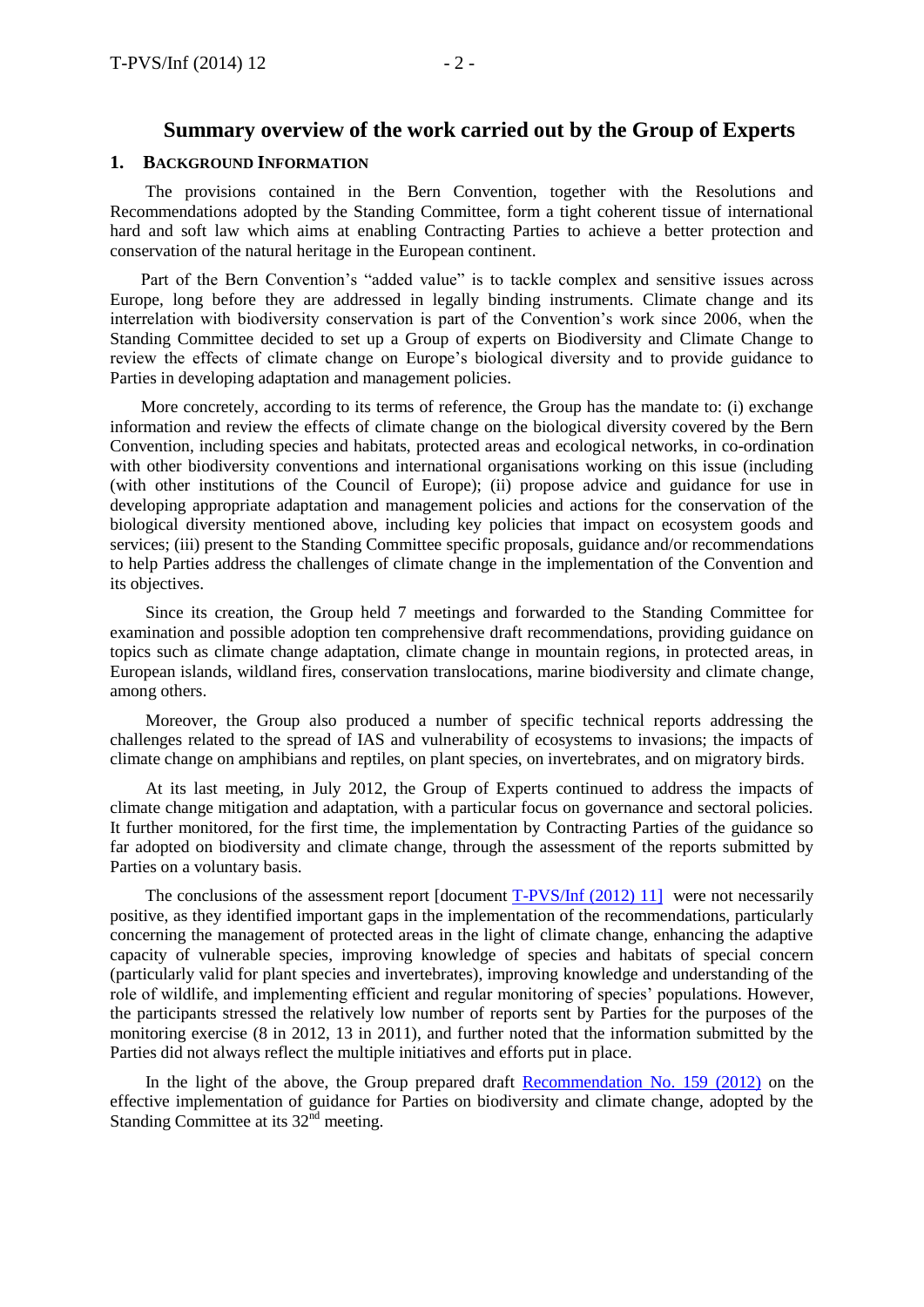# **2. THE GROUP OF EXPERTS ON BIODIVERSITY AND CLIMATE CHANGE: OVERVIEW OF THE ISSUES ADDRESSED BY THE GROUP SINCE ITS CREATION**

# **2.1 Mandate of the Group and adopted work-plan**

The mandate of the Group of experts is appended to the Standing Committee's [Recommendation](https://wcd.coe.int/ViewDoc.jsp?Ref=Rec%282006%29122&Language=lanEnglish&Ver=original&Site=DG4-Nature&BackColorInternet=a3b811&BackColorIntranet=a3b811&BackColorLogged=EDF4B3)  [No. 122 \(2006\)](https://wcd.coe.int/ViewDoc.jsp?Ref=Rec%282006%29122&Language=lanEnglish&Ver=original&Site=DG4-Nature&BackColorInternet=a3b811&BackColorIntranet=a3b811&BackColorLogged=EDF4B3) on the conservation of biological diversity in a context of climate change. According to it, the Group is requested to share information and provide guidance to Parties on understanding climate change impact and threats as well as tools and support in developing appropriate adaptation measures in national policies regarding the species and habitats protected under the Bern Convention.

The first meeting of the Group of Experts on Biodiversity and Climate Change, held in July 2007 addressed two main issues: (i) its future programme of work, and (ii) the technical issues raised in the first report prepared under the Bern Convention on climate change related issues: "Climatic change and the conservation of European biodiversity: Towards the development of adaptation strategies" [\[document T-PVS/Inf\(2007\)03\]](https://wcd.coe.int/com.instranet.InstraServlet?command=com.instranet.CmdBlobGet&InstranetImage=1574437&SecMode=1&DocId=1438656&Usage=2).

In October 2007, a Select Committee of the Group of Experts gathering the representatives of five Contracting Parties, met in London for finalising the Group's work-plan. At that time, the Select Committee also discussed the value that the Bern Convention could add in this area, bearing in mind the wide variety of other work being undertaken on managing biodiversity in a changing climate by other institutions.

According to the adopted work-plan the Group had to concentrate on the main following issues:

- a) developing principles covering species, habitats and ecosystems as the basis for the draft "advice and guidance for adaptation and management policies and actions for the conservation of the biological diversity" which its terms of reference required;
- b) Promoting a better understanding of the impacts and changes to biodiversity that climate causes;
- c) Reviewing the definition of what is a "native" species in the context of climate change;
- d) assessing the specific needs of immobile species, such as long living plants, and species with reduced mobility such as amphibians and reptiles, so as to ensure that these are properly taken into account;
- e) considering coastal and marine ecosystems as part of future recommendations on habitat and protected area management;
- f) ensuring communication and information sharing, both with other organisations and institutions, as well as with the work of other Groups of Experts under the Bern Convention, and with other CoE institutions: the Parliamentary Assembly and the Congress of Local and Regional Authorities.

# **2.2 Achievements of the Group**

The Group of Experts held 7 meetings (it met twice in 2008) during which the Parties regularly received updated information on key developments and initiatives on climate change and biodiversity at the international, regional and national levels, as well as at the level of other CoE institutions and the NGOs. The Group also commissioned and discussed eleven specific reports, prepared by consultants on behalf of the Bern Convention. In the light of these the Group examined and validated 10 dedicated draft recommendations.

# *a) Advice and Guidance for adaptation and management policies*

Three general recommendations have been adopted for providing parties with advice and guidance on adaptation and management policies. They have been then complemented by a four other recommendations addressing the concern of specific groups of species or habitats.

#### - *[Recommendation No. 135 \(2008\) o](https://wcd.coe.int/ViewDoc.jsp?Ref=Rec%282008%29135&Language=lanEnglish&Ver=original&Site=DG4-Nature&BackColorInternet=a3b811&BackColorIntranet=a3b811&BackColorLogged=EDF4B3)n addressing the impacts of climate change on biodiversity*

Recommendation No. 135 (2008) includes an extensive Appendix which identifies a series of measures for addressing the vulnerability of species to climate change and for preparing adequate adaptation strategies; it further takes account of some cross-cutting issues among which IAS, and protected areas. According to the text of the Recommendation the Standing Committee: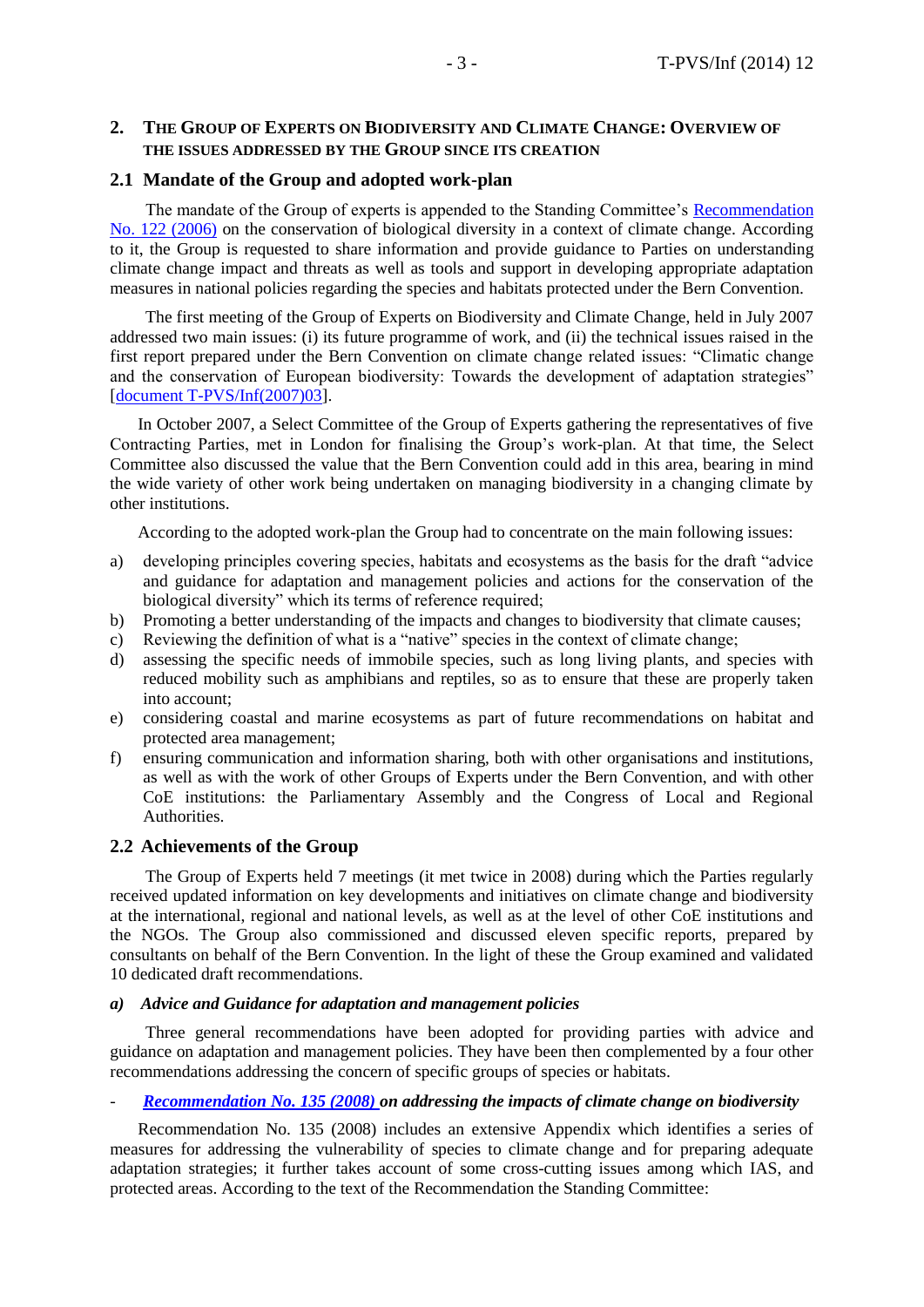*Recommends Contracting Parties to the Convention and invites Observer States to:*

- *1. Address and communicate, as a matter of urgency, the impacts of climate change on biological diversity and its conservation;*
- *2. Raise awareness of the link between biodiversity and climate and emphasis the large potential for synergies when addressing biodiversity loss and climate change in an integrated manner; including socio-economic effects;*
- *3. Encourage the elaboration of climate change adaptation activities for biodiversity, taking account of the suggested measures listed in the guidance set out in the Appendix to the present Recommendation.*
- *[Recommendation No. 143 \(2009\) o](https://wcd.coe.int/ViewDoc.jsp?id=1560549&Site=DG4-Nature&BackColorInternet=DBDCF2&BackColorIntranet=FDC864&BackColorLogged=FDC864)n further guidance for Parties on biodiversity and climate change*

This Recommendation builds on the findings of further reports commissioned by the Group, and complements Recommendation No. 135 (2008). It also includes detailed guidance in its Appendix, namely for appropriate actions regarding Invertebrates and climate change, plants and climate change, *in situ* and *ex situ* species conservation, as well as protected areas and IAS. According to the text of the Recommendation the Standing Committee:

*Recommends Contracting Parties to the Convention and invites Observer States to:*

- *1. Increase efforts to improve understanding of the linkages between biodiversity and climate change (according to Recommendation 135 (2008)).*
- *2. Make full use of the large potential for synergies and co-benefits between biodiversity conservation and climate change mitigation and adaptation, including ecosystem-based approaches.*
- *3. Ensure that biodiversity considerations, including potential negative impacts, are taken fully into account in climate change adaptation and mitigation policies and measures.*
- *4. Develop climate change adaptation activities for biodiversity, taking due account of the proposed guidance set out in the Appendix to the present Recommendation; and*
- *5. Continue to engage in the development and application of further guidance to implement the Convention.*
- *- [Recommendation No. 159 \(2012\)](https://wcd.coe.int/ViewDoc.jsp?id=2010677&Site=&BackColorInternet=B9BDEE&BackColorIntranet=FFCD4F&BackColorLogged=FFC679) on the effective implementation of guidance for Parties on biodiversity and climate change*

In 2012 the Group of Experts carried out the first monitoring exercise aimed at taking stock and assessing the actions taken by the Parties in response to the series of Recommendations made by the Standing Committee, especially its Recommendations Nos. 135 (2008) and 143 (2009).

The consultant in charge of the independent monitoring was required to "*focus on adaptation, highlighting the main gaps and challenges encountered, the lessons learned and the examples of good practices*", and to "*propose priorities for action and/or specific recommendations*".

On the basis of the assessment report the Group prepared the above Recommendation, whereas the Standing Committee:

*Recommends Contracting Parties to the Convention and invites Observer States to:*

*1. Urgently implement the practical conservation measures that have been recommended by the Group of Experts and encourage appropriate national bodies involved in nature conservation to adopt and use them as resources permit; urgent action should more particularly focus on implementing adaptive management practices and strategies, enhancing the adaptive capacity of vulnerable species (rare/endemic/threatened), minimising pressures and threats on species and habitats that are most vulnerable to climate change, and implementing monitoring of, inter alia; species' population trends, species behaviour, including phenology, and climate change impacts upon critical areas;*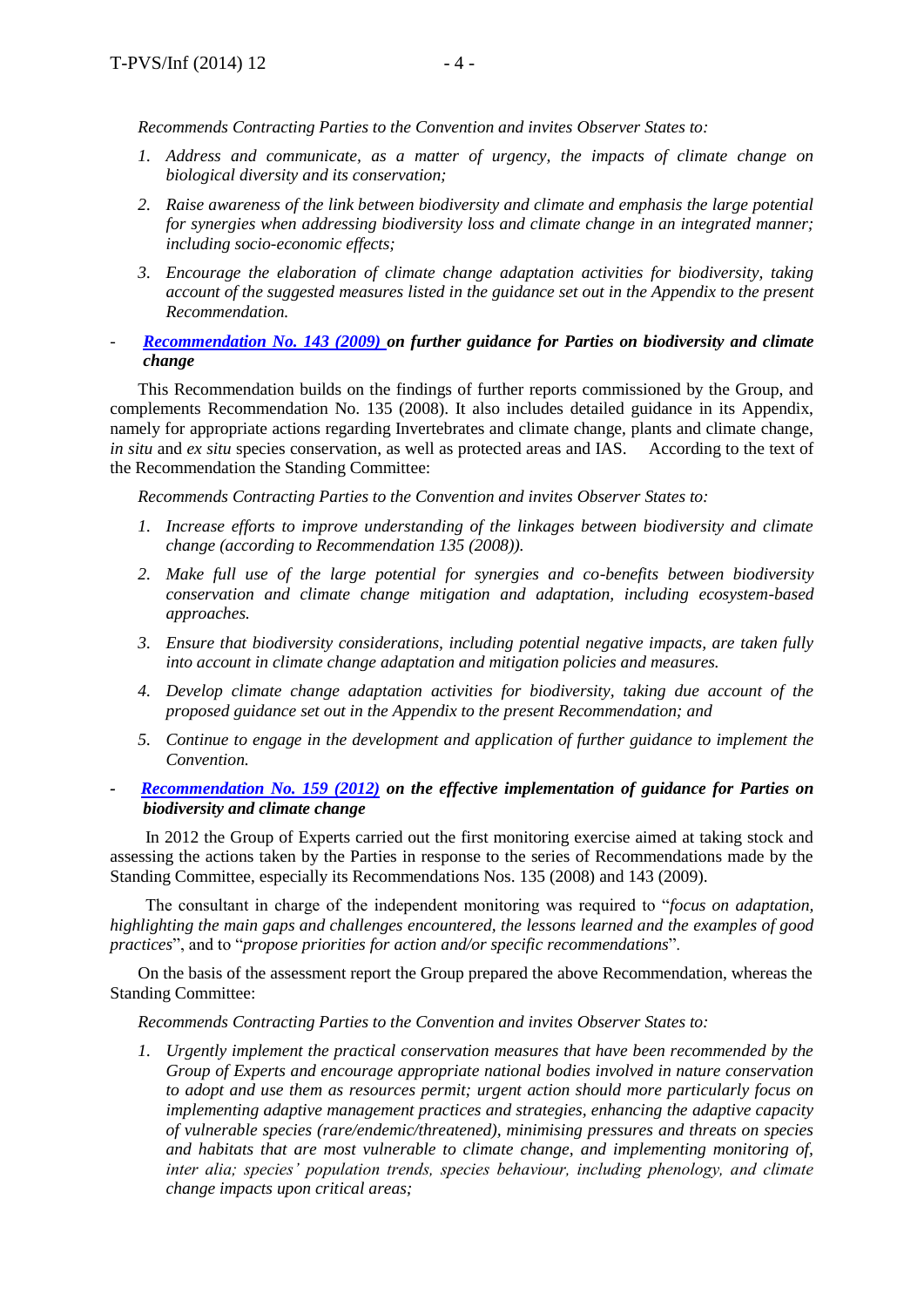- *2. Take further steps to develop ecological networks, to promote and enhance the permeability of landscapes generally, and also enhance their protected areas networks, as appropriate, by increasing the extent of existing sites, designating new sites and establishing buffer zones, and ensuring they are sustainably and adaptively managed;*
- *3. Take an appropriately long-term view, based on adaptive management methodologies, when formulating management plans and strategies for protected areas management;*
- *4. Adopt, as appropriate, a more holistic approach when formulating strategies and plans for ecological networks or protected areas, and when developing conservation or recovery plans for individual species. In particular, encourage the general adoption of the examples of good practice reported, especially by Switzerland and Ukraine, with respect to taking into account their international context when planning ecological networks, and to developing networks and protected areas in partnership with their neighbours;*
- *5. Adopt measures that encourage biodiversity conservation to be embedded across other sectors and taken into account when formulating policies or strategies for those sectors, also by informing policy-makers across the Parties about the opportunities for win–win solutions, for instance through the development and use of ecosystem-based approaches, when developing strategies for adaptation to climate change by their sector as well as for mitigation measures;*
- *6. Undertake knowledge transfer activities using existing mechanisms, to encourage awareness by other stakeholders and the general public of the challenges posed and opportunities presented by climate change when considering biodiversity conservation, including its links to other sectors and the opportunities for win–win solutions;*
- *7. Take account of the potential increased risk of wildfires as a result of climate change and embed, as appropriate, mitigation measures for consideration of this risk into protected area management plans;*
- *8. Adopt the good practice, identified in the case of the United Kingdom, of implementing measures for the assessment of introductions that include assessment of the impacts of projected climate changes on species' invasion potential.*

Moreover, the Recommendation addresses the Group of Experts on Biodiversity and climate change with the following requests:

- *1. Take all necessary steps to ensure that the importance of the issue of climate change on biodiversity, and understanding the role of biodiversity in adapting to and mitigating the effects of climate change is well recognised by all Contracting Parties;*
- *2. Promote awareness among Contracting Parties of the examples of good practice identified and urge their implementation;*
- *3. Ensure that those persons preparing reports from Parties for the Group of Experts are fully informed about relevant activities, for example monitoring activities, being undertaken in their country, thus avoiding spurious identification of gaps in the activities of that Party or of priorities for new actions by the Party;*
- *4. Assess the potential for introduced species already present in the national territory of Contracting Parties to become invasive under future climate conditions, in close co-operation with the Group of Experts on Invasive Alien Species, and using information and methodologies developed in other fora, where appropriate.*

#### *b) Promoting a better understanding of the impacts of climate change*

The report on "Climate Change and the vulnerability of the Bern Convention species and habitats" [\[document T-PVS/Inf \(2008\)6\]](https://wcd.coe.int/ViewDoc.jsp?id=1473893&Site=DG4-Nature&BackColorInternet=DBDCF2&BackColorIntranet=FDC864&BackColorLogged=FDC864) was the first document specifically commissioned for examining the direct and indirect impacts of climate change on the biodiversity protected under the Bern Convention. It identified the most vulnerable species (among mammals, birds, reptiles, amphibians, insects, fish and vascular plants) and habitats in the context of climate change. Moreover,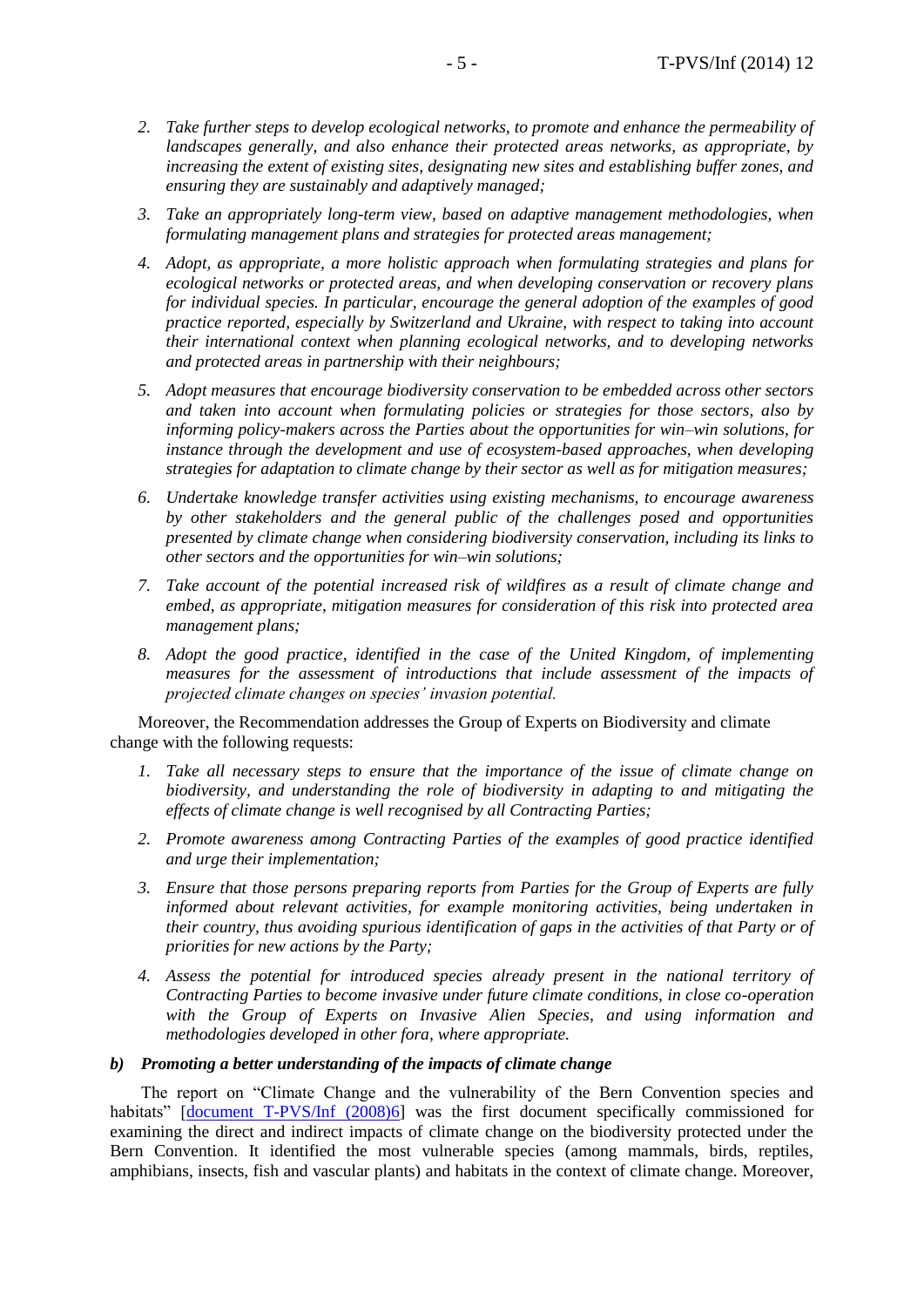the report analysed the benefits of adaptation and mitigation measures taken on the short and longterm to combat climate change effects.

The same year the Group further discussed a "Review of existing international and national guidance on adaptation to climate change with a focus on biodiversity issues" [\[document T-PVS/Inf](https://wcd.coe.int/com.instranet.InstraServlet?command=com.instranet.CmdBlobGet&InstranetImage=1296616&SecMode=1&DocId=1430782&Usage=2)  [\(2008\)12 rev\]](https://wcd.coe.int/com.instranet.InstraServlet?command=com.instranet.CmdBlobGet&InstranetImage=1296616&SecMode=1&DocId=1430782&Usage=2) focussing on existing international and national guidance (at the level of EU Member States).

#### *Migratory Birds*

Considering birds as one of the best groups of animals for monitoring the effects of climate change, and taking into account the increased vulnerability of migratory birds, the Group commissioned a specific report on "Climatic change and the conservation of migratory birds in Europe: identifying effects and conservation priorities" [\[document T-PVS/Inf \(2008\) 1 rev\]](http://www.coe.int/t/dg4/cultureheritage/nature/bern/ClimateChange/Documents/Inf01erev_2008_Clim-Change_Birds_FERRER.pdf), with the aim of assessing the scientific evidence linking climate change and the behaviour, distribution, and abundance of migratory species of birds, identifying what effects climate change could have on migratory birds in the future, and suggesting an adaptive management strategy for the conservation of migratory species of birds and the phenomenon of bird migration itself, in the face of the climatic change.

The conclusions and recommendations formulated in the report enriched the guidance annexed to the recommendations adopted by the Standing Committee on adaptation and management policies in the light of climate change.

#### *Invertebrates*

The "Impacts of Climate Change on European invertebrates" [\[document T-PVS/Inf \(2009\)8\]](https://wcd.coe.int/ViewDoc.jsp?id=1520137&Site=DG4-Nature&BackColorInternet=DBDCF2&BackColorIntranet=FDC864&BackColorLogged=FDC864) were discussed in 2009, on the basis of a report which presented evidence of invertebrate responses to climate change, and modelled responses of invertebrates to future change. The report further shed lighted on the mechanisms by which invertebrates would be affected by continuing change, and addressed the potential threats of climate change to invertebrate biodiversity.

The conclusions showed that species are likely to respond to climate change in individualistic ways, leading to sometimes unpredictable changes in distribution and abundance patterns, phenology and interactions between species. The report suggested that conservation programmes might need to be similarly flexible and dynamic as a result, but proposed nevertheless a set of general recommendations for adapting the conservation of invertebrates to climate change, among which to maintain large areas and networks of heterogeneous habitat, conserve existing populations of threatened species in a range of habitats and locations across their geographic ranges, minimise threats to vulnerable systems, facilitate range shifts (including by considering assisted colonisation by planned conservation interventions where appropriate), and undertake increased monitoring and research into the responses of invertebrates and ecological systems to climate change. The findings of this report were taken into account for the preparation of [Recommendation No. 143 \(2009\).](https://wcd.coe.int/ViewDoc.jsp?id=1560549&Site=DG4-Nature&BackColorInternet=DBDCF2&BackColorIntranet=FDC864&BackColorLogged=FDC864)

#### *Plant species*

Another report analysed in 2009 concerned the "Impacts of Climate Change on Plant species in Europe" [document [T-PVS/Inf \(2009\)9\]](https://wcd.coe.int/ViewDoc.jsp?id=1520297&Site=DG4-Nature&BackColorInternet=DBDCF2&BackColorIntranet=FDC864&BackColorLogged=FDC864).

The report stressed that the impacts of climate change would not be uniform, with some regions such as northern Europe experiencing moderate changes and turnover of species, while others, especially in the Mediterranean region and high mountain ranges, could expect serious disruption of existing ecosystems and their replacement with novel assemblages of species and the loss of considerable numbers of rare and endangered species in specialised habitats.

The report further warned about a high probability that plant diversity in Europe, both at the landscape and ecosystem level and at the species and population levels, will be severely impacted by climate change over the course of this century, and called Parties to increase knowledge and data on threatened species, review in situ conservation needs for all threatened species, step up efforts to enhance conservation actions at all level (including through a reassessment of existing conservation policies), take stock of the number of species for which conservation/management/recovery plans had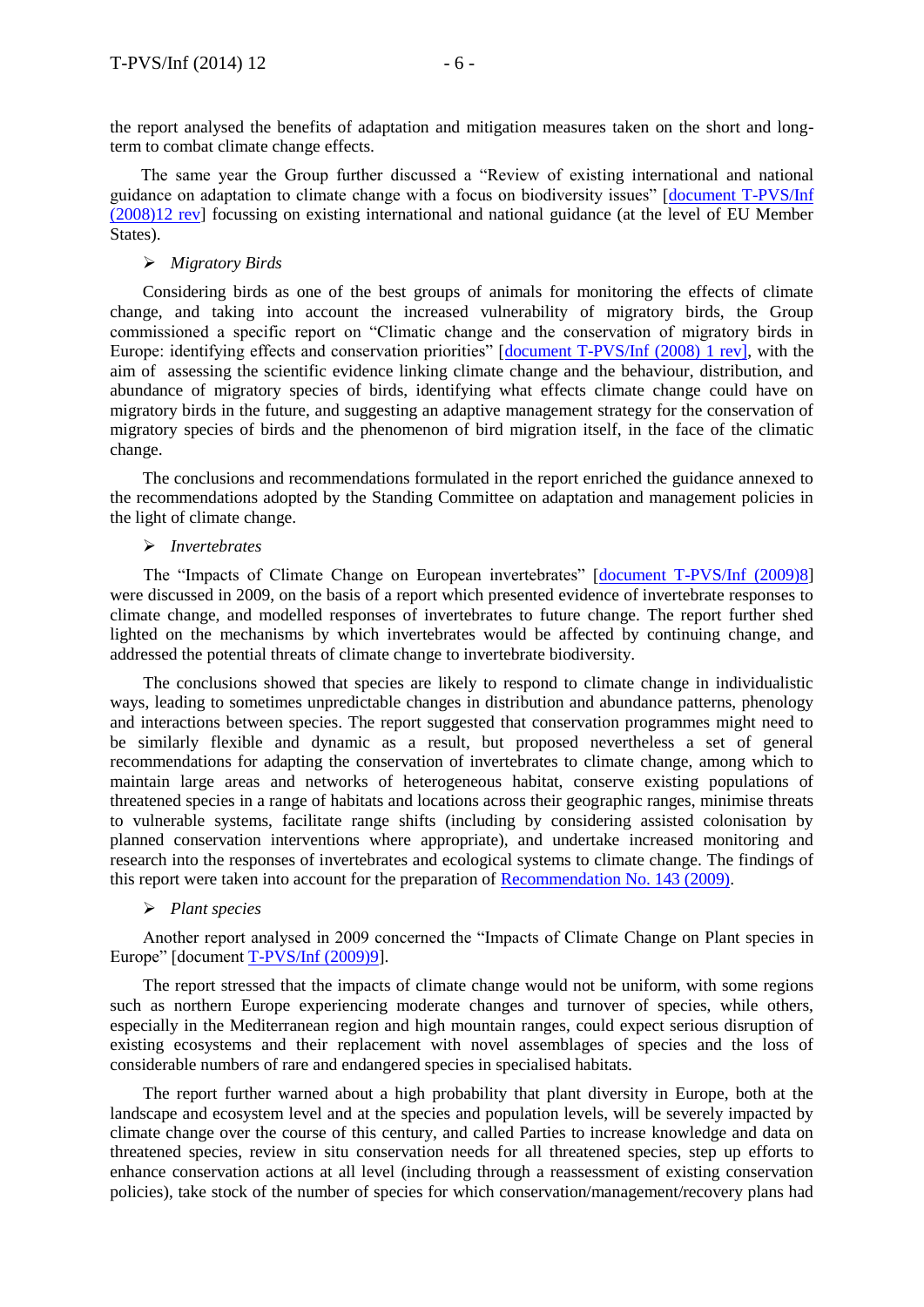been implemented so to determine further needs in terms of targeted actions, ensure the adequate and adaptive management of Protected areas. A specific recommendation regarding invasive alien species praised the Code of conduct on Horticulture and Invasive Alien Species as a useful tool to prevent the spread of invasive alien plants and suggested to work on the preparation of a similar Code of conduct for Botanic Gardens, later produced by the Group of Experts on Invasive Alien Species.

The findings of this report were taken into account for the preparation of [Recommendation No.](https://wcd.coe.int/ViewDoc.jsp?id=1560549&Site=DG4-Nature&BackColorInternet=DBDCF2&BackColorIntranet=FDC864&BackColorLogged=FDC864)  [143 \(2009\).](https://wcd.coe.int/ViewDoc.jsp?id=1560549&Site=DG4-Nature&BackColorInternet=DBDCF2&BackColorIntranet=FDC864&BackColorLogged=FDC864)

#### *Amphibian and Reptiles (see Chapter "d")*

#### *Impacts of Climate Change on Mountain Biodiversity in Europe*

Although the provisions contained in the Bern Convention do not make distinction between mountain habitats and other natural habitats nor between mountain species in relation to other species, both the legal obligations derived from the Convention's articles and the implementation of its programme of work provide a very complete framework for the conservation of mountain's specific biological diversity.

The report "Impact of Climate Change on Mountain Biodiversity in Europe" [\[document T-](https://wcd.coe.int/com.instranet.InstraServlet?command=com.instranet.CmdBlobGet&InstranetImage=2533189&SecMode=1&DocId=1587636&Usage=2)[PVS/Inf \(2010\)8\]](https://wcd.coe.int/com.instranet.InstraServlet?command=com.instranet.CmdBlobGet&InstranetImage=2533189&SecMode=1&DocId=1587636&Usage=2) assessed the possible impacts of climate change on Mountain ecosystems, based on the latest information available through surveys, projections and data collection. One of the conclusions was that to improve forecasting the effects of climate warming on mountain biodiversity, the quality of predictive models had to be enhanced, starting by making available data for model parameterization, training and assessment. The report also identified a number of approaches particularly relevant for adaptation, including improving the management of protected areas and connectivity, enhancing existing incentive schemes promoting lower intensity land management and the development of greater landscape heterogeneity, protecting key ecosystem features, reducing anthropogenic stresses, rehabilitating ecosystems that have been lost or compromised, and relocation or translocation of organisms from a location to another. The policy recommendations of the report were included in the text of Recommendation No. 145 (2010) on guidance for Parties on biodiversity [and climate change in mountain regions.](https://wcd.coe.int/ViewDoc.jsp?Ref=Rec%282010%29145&Language=lanEnglish&Ver=original&Site=DG4-Nature&BackColorInternet=DBDCF2&BackColorIntranet=FDC864&BackColorLogged=FDC864)

#### *Climate change and wildfires*

The increase in the frequency and impact of wildfires in Europe encouraged the Group of Experts to explore more in details this issue at its meeting in 2010. A report on the "Climate change, wildland fires and biodiversity in Europe" [\[document T-PVS/Inf \(2010\)10\]](https://wcd.coe.int/com.instranet.InstraServlet?command=com.instranet.CmdBlobGet&InstranetImage=2533198&SecMode=1&DocId=1615264&Usage=2) stressed that climate change make some areas that are not suffering fires more prone to burning, increasing the effect of fire on ecosystems. The increase of forest area in many European countries, following rural depopulation, also brings an increased risk of fire.

The report also emphasised on the clear relationship between forest fires and climate and weather conditions, as well as on the increased risk of extinction of threatened species due to fires. The report concluded with a series of 16 recommendations for adapting to the climatic change, including taking into account the role of fire in conservation of species and habitats in fire prone areas, prioritising species in need of targeted conservation plans, analysing the vulnerability of the protected areas networks to fire, assessing future needs, including research ones.

The policy recommendations of the report were included in the text of [Recommendation No. 147](https://wcd.coe.int/wcd/ViewDoc.jsp?Ref=Rec%282010%29147&Language=lanEnglish&Ver=original&Site=DG4-Nature&BackColorInternet=DBDCF2&BackColorIntranet=FDC864&BackColorLogged=FDC864)  [\(2010\) o](https://wcd.coe.int/wcd/ViewDoc.jsp?Ref=Rec%282010%29147&Language=lanEnglish&Ver=original&Site=DG4-Nature&BackColorInternet=DBDCF2&BackColorIntranet=FDC864&BackColorLogged=FDC864)n guidance for Parties on wildland fires, biodiversity and climate change.

#### *Biodiversity and climate change in European Islands*

European islands are home to many species and habitats of conservation concern, including endemic as well as threatened biodiversity. The Group of experts decided to deal with the possible impact of climate change in these unique ecosystems mainly to address the significant knowledge gaps on this topic, and also to support the work of the Group of Experts on Island biodiversity, set up under the Convention in 2009. The report commissioned by the Group on "Climate change and the biodiversity of European islands" [\[document T-PVS/Inf \(2010\)9\]](https://wcd.coe.int/com.instranet.InstraServlet?command=com.instranet.CmdBlobGet&InstranetImage=2533207&SecMode=1&DocId=1587692&Usage=2) stressed the availability of enough evidence to demonstrate that impacts take place and are likely to increase in future. Processes related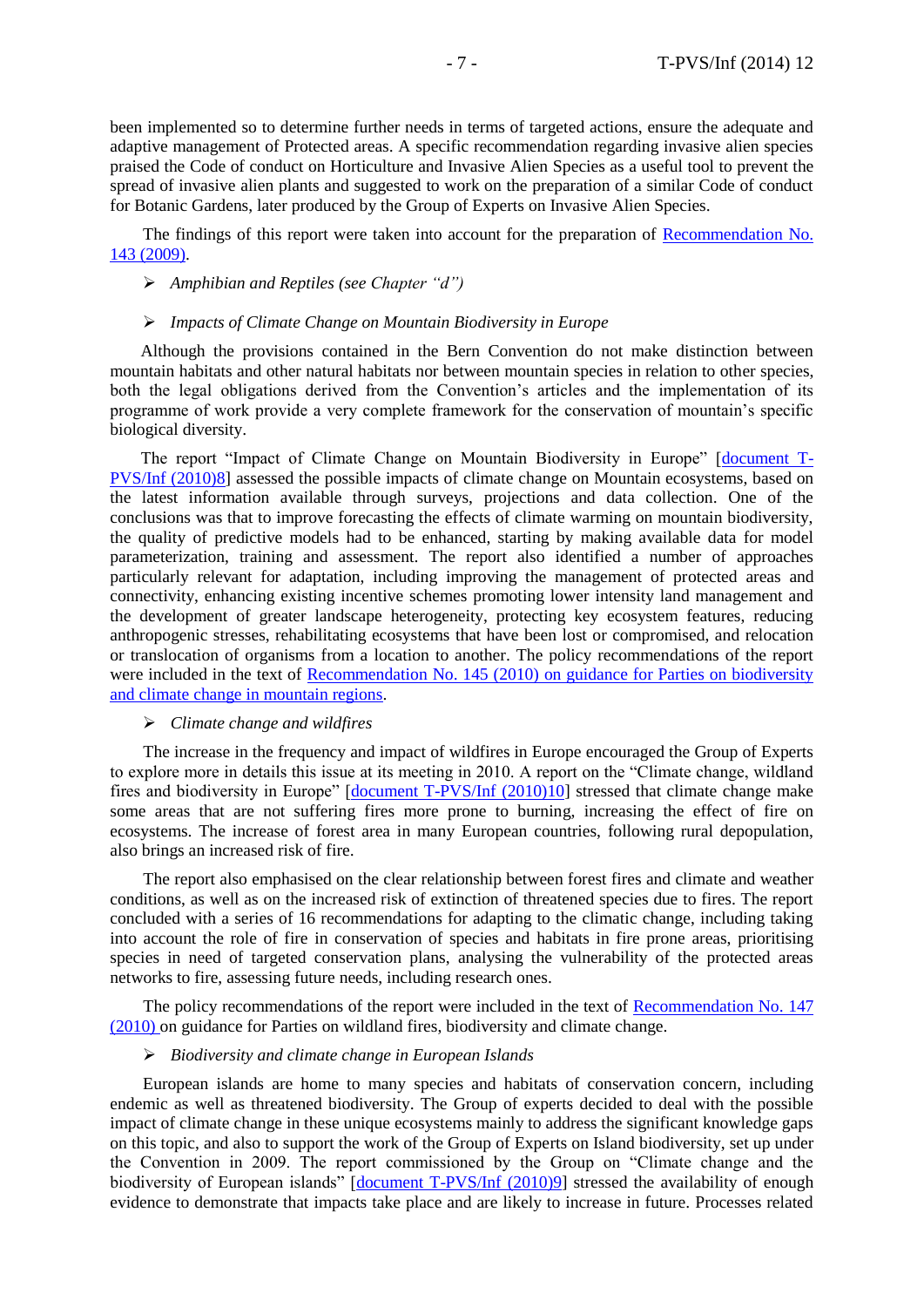to climate change which are particularly relevant in the island context include sea level rise and the possibility of increasing incidence of invasive alien species. Measures available to support the adaptation of biodiversity to climate change for its long-term preservation are similar to those recommended for other areas. However, opportunities for enhancing connectivity beyond individual islands are limited. To overcome this, the report suggested that *ex situ* and translocation measures might be considered for endemic island taxa where no other options exist. Moreover, in the policy recommendations, the report stressed that priority attention should be given to islands in the Mediterranean and Macaronesian region both because of their high endemism and because of expected changes in precipitation patterns, and within these islands to endemic species which were already considered threatened. Once more, further efforts in monitoring and research were recommended.

[Recommendation No. 146 \(2010\) o](https://wcd.coe.int/wcd/ViewDoc.jsp?Ref=Rec%282010%29146&Language=lanEnglish&Ver=original&Site=DG4-Nature&BackColorInternet=DBDCF2&BackColorIntranet=FDC864&BackColorLogged=FDC864)n guidance for Parties on biodiversity and climate change in European islands addressed all the concern raised in the expert's report.

#### *Management of Protected Areas and Climate change*

The Group has regularly analysed the links between the management of protected areas and climate change adaptation since its setting-up. Protected areas are an issue which benefits of dedicated chapters in all the Guidance documents appended to the Recommendations adopted by the Standing Committee on Climate change adaptation.

However, since 2011, a more in depth work has been initiated under the Group of Experts on Protected areas and Ecological networks, with the preparation of specific "Guidelines on the management of Emerald sites, including climate change adaptation and mitigation measures" [\[document T-PVS/PA \(2013\) 7\]](https://wcd.coe.int/com.instranet.InstraServlet?command=com.instranet.CmdBlobGet&InstranetImage=2338228&SecMode=1&DocId=2045656&Usage=2). The first draft document was presented in 2012 to the Group of Experts on Biodiversity and Climate change, which was invited to comment and complement the work of the independent expert in charge of the preparation of the guidelines. The document is now at a "Second draft" stage and presents a step-by-step approach to planning the most suitable management measure to be put in place for a given Emerald site, also based on current practice in Natura 2000 sites. It further provides recommendations and practical advice on how climate change mitigation and adaptation can be integrated in the management of Emerald sites, already from the planning phase.

# *c) Reviewing the definition of what is a "native" species in the context of climate change*

 *Recommendation No. 142 (2009) interpreting the CBD definition of invasive alien species to take into account climate change*

In [Recommendation No. 142 \(2009\)](https://wcd.coe.int/ViewDoc.jsp?Ref=Rec%282009%29142&Language=lanEnglish&Ver=original&Site=DG4-Nature&BackColorInternet=DBDCF2&BackColorIntranet=FDC864&BackColorLogged=FDC864) the Group of Experts specifically responded to an issue raised in the report prepared by Prof Huntley on "Climatic change and the conservation of European biodiversity: towards the development of adaptation strategies" [\[T-PVS/Inf\(2007\)03\]](https://wcd.coe.int/ViewDoc.jsp?Ref=T-PVS/Inf%282007%293&Language=lanEnglish&Ver=original&Site=DG4-Nature&BackColorInternet=a3b811&BackColorIntranet=a3b811&BackColorLogged=EDF4B3), namely that of the need to distinguish, when formulating conservation policies and measures, between alien species and species that naturally extend their range, as a result of climatic change, into areas where they were not previously native.

According to the text of the Recommendation the Standing Committee:

*Recommends Contracting Parties to the Convention and invites Observer States to:*

*1. interpret the term "alien species" for the purpose of the implementation of the European Strategy on Invasive Alien Species as not including native species naturally extending their range in response to climate change.*

Notwithstanding this recommendation, the status of species not previously 'native' to Europe but colonising the continent from adjacent areas, e.g. northern Africa, remained unclear.

 *[Recommendation No. 158 \(2012\)](https://wcd.coe.int/ViewDoc.jsp?id=2010653&Site=&BackColorInternet=B9BDEE&BackColorIntranet=FFCD4F&BackColorLogged=FFC679) on Conservation translocations under changing climatic conditions* 

In 2012 the Group of Experts had a deep discussion on the recently adopted IUCN Guidelines for reintroductions and other conservation translocations (presented and adopted at the IUCN World Conservation Congress, Korea, 6-15 September 2012). The guidelines were in fact an updated version of previous guidelines published in 1998 building on lessons learnt since then, as well as on the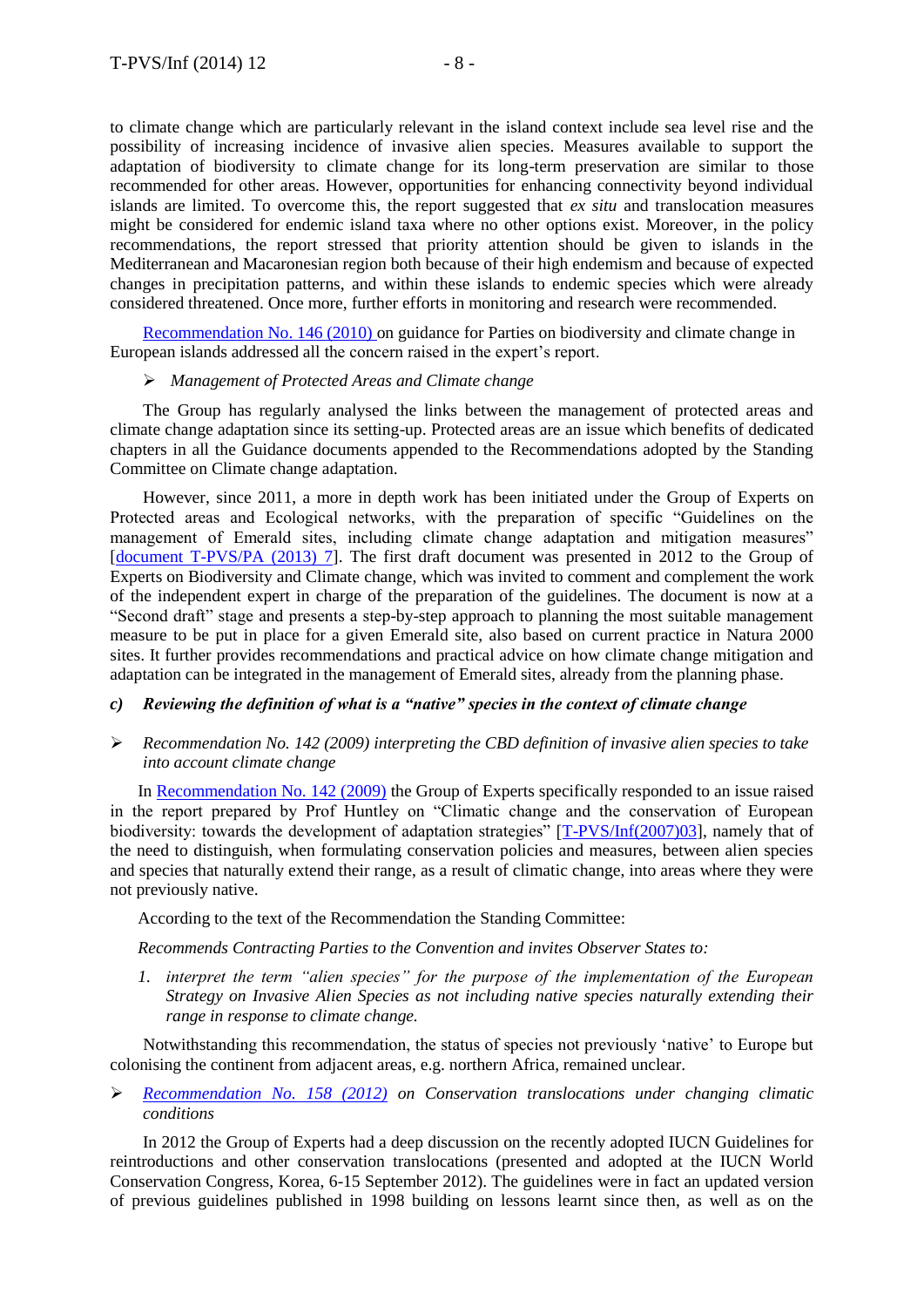progress in knowledge and research. Starting from the principle that introductions carried on for good purposes can turn into ecological disasters, the guidelines invite countries not to translocate species where substantial risks of invasiveness exist, and to explore alternatives or consider exit strategies, including the adaptive management, before carrying out any reintroduction. They take into consideration species/populations or the ecosystem structure, and the ecosystem functioning, and identify the areas of ignorance, where knowledge gaps persist. The guidelines further provide some elements to distinguish between risky and not risky translocations, and are based on the principle of precaution, having in mind that current ability to predict invasiveness is still quite limited.

On the basis of the guidelines, and in view of their endorsement by the Standing Committee, the Group of Experts prepared Recommendation No. 158 (2012), according to which the Standing Committee:

*Recommends Contracting Parties to the Convention and invites Observer States to:*

- *1. Undertake conservation translocations only if aimed to deliver a demonstrable conservation benefit in terms of species viability or ecological function. Translocation should therefore be justified, with development of clear objectives, a long-term or permanent management plan, identification and assessment of risks, and with the specification of clear measures of performance;*
- *2. Consider alternative solutions before starting a conservation translocation. In particular, there should be confidence (e.g. via peer-reviewed evidence and in absence of this consideration of best available expert knowledge) that alternative solutions are not more appropriate, including in particular:*

*a. Increased habitat availability (area-based solutions);*

*b. Management of the species or its habitat (species-based solutions);*

*c. Social or indirect solutions, either in isolation or in combination with the above (e.g. habitat restoration and mitigation of pressures);*

*d. Doing nothing, which may carry lower risks of extinction compared to those of alternative solutions.*

- *3. Carefully assess in advance the full range of possible hazards both during a translocation and after release of organisms, including any transboundary impact, taking into account that any translocation bears risks that it will not achieve its objectives and/or will cause unintended damage;*
- *4. Combine proportional risk analysis with conclusions from a feasibility study before deciding whether a translocation should proceed or not. Where possible, formal methods for making decisions based on best evidence should be used. As a general principle, where there is inadequate information to assess that a translocation outside indigenous range bears low risks, the Precautionary Principle should be applied and such a translocation should not be carried out;*
- *5. Consider particularly the ecological risks, including the risk of gene escape in any risk analysis;*
- *6. Where relevant, prioritise the species or populations to be translocated, based on criteria such as their ecological role, their evolutionary distinctiveness or uniqueness, their role as flagship species, their threatened status, or potential as ecological replacements; where species are extinct, consequent changes in the ecosystem can indicate a need to restore the ecological function provided by the lost species, which can constitute justification for exploring an ecological replacement;*
- *7. Follow the revised IUCN guidelines for Reintroductions and Other Conservation Translocations, developed by the IUCN SSC Reintroduction Specialist Group and IUCN SSC Invasive Species Specialist Group when conducting translocations.*

The implementation by Parties of the above Recommendation has not been monitored yet.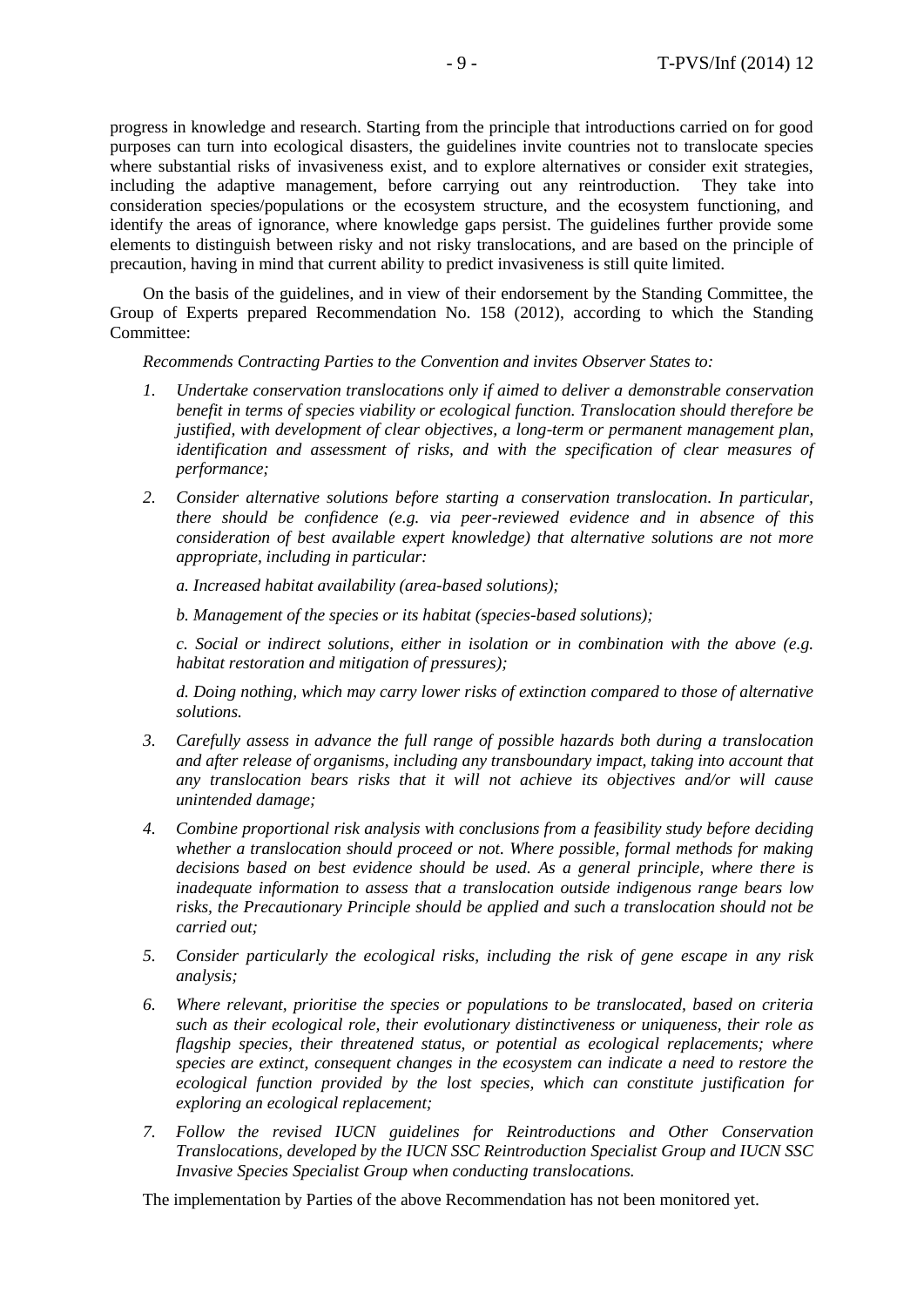### *d) Assessing the specific needs of immobile species, such as long living plants, and species with reduced mobility such as amphibians and reptiles, so as to ensure that these are properly taken into account;*

A report analysing "Climate Change Impacts on European Amphibians and Reptiles" [\[document](https://wcd.coe.int/com.instranet.InstraServlet?command=com.instranet.CmdBlobGet&InstranetImage=1322218&SecMode=1&DocId=1430770&Usage=2)  [T-PVS/Inf \(2008\)11rev\]](https://wcd.coe.int/com.instranet.InstraServlet?command=com.instranet.CmdBlobGet&InstranetImage=1322218&SecMode=1&DocId=1430770&Usage=2) was prepared for the meeting of the Group of Experts and provided information on the sensitivity of amphibians and reptiles to climate factors, as well as examples of modelling distributional changes and their conservation implications. The report concluded that, although some reptile species could "benefit" from climate change, European Amphibians might strongly suffer from the disappearance of wetland habitats. Moreover, in some cases the modelling and biological knowledge appeared to be contradictory and therefore the report recommended to urgently establish some priority research, as many Western European species are likely to be strongly affected by climate change, including species in the Western Mediterranean. Moreover, species-specific climate change mitigation plans should be prepared at least for the species which were expected to be the most affected ones.

Finally, the report stressed that since the differences among species in their phenological response to climate change could considerable influence on their sensitivity to climate change, the urgent intensification of phenological monitoring had to be recommended to Parties.

The findings of this report were taken into account for the preparation of Recommendation No. [135 \(2008\)](https://wcd.coe.int/ViewDoc.jsp?Ref=Rec%282008%29135&Language=lanEnglish&Ver=original&Site=DG4-Nature&BackColorInternet=a3b811&BackColorIntranet=a3b811&BackColorLogged=EDF4B3) on addressing the impacts of climate change on biodiversity.

#### *e) Considering coastal and marine ecosystems as part of future recommendations on habitat and protected area management*

#### - *Recommendation No. 152 (2011) and Guidance on marine biodiversity and Climate change*

The potential impacts of climate change on marine biodiversity were on the agenda of the Group of Experts for two consecutive years. In 2011, the Group prepared and forwarded to the Standing Committee [Recommendation No. 152 \(2011\),](https://wcd.coe.int/ViewDoc.jsp?id=1836569&Site=DG4-Nature&BackColorInternet=DBDCF2&BackColorIntranet=FDC864&BackColorLogged=FDC864) drawing upon a report prepared under UNEP-MAP-RAC/SPA on the "Impact of Climate Change on Marine and Coastal Biodiversity: current state of Knowledge".

In fact, the Group considered it urgent to address already some recommendations to the Parties, and instructed the Secretariat to commission a specific guidance document aiming at providing Parties and Observer States with suggestions of concrete conservation actions to be implemented to deliver effectively against the objective of the Recommendation.

The Recommendation targets all European marine biodiversity (including the Arctic) putting a particular emphasis on some of the specific threats on marine biodiversity, including the biodiversity of the overseas territories. Moreover, it addresses some additional constraints, invasive alien species, and emphasises on the role of ecosystem services in carbon sequestration.

According to the text of the Recommendation the Standing Committee:

*Recommends Contracting Parties to the Convention and invites Observer States to:*

- *1. Increase efforts to develop robust ecological models pertaining not only to species but specifically also to the biotic/abiotic mechanisms and processes regulating marine ecosystems so as to evaluate their resilience to climate change, bearing in mind that uncertainties surrounding the precise nature of future climate change and its impacts on biodiversity should not delay practical conservation action;*
- *2. Develop cross-cutting and sectoral adaptation and mitigation policies and measures to take account of the different climate change scenarios, particularly focussing on mitigating current and potential impacts on already vulnerable marine and coastal areas;*
- *3. Improve the status of marine biodiversity by stepping-up the designation of marine and coastal protected areas, including under the Emerald and the Natura 2000 networks, and ensure that they are managed in a sustainable way;*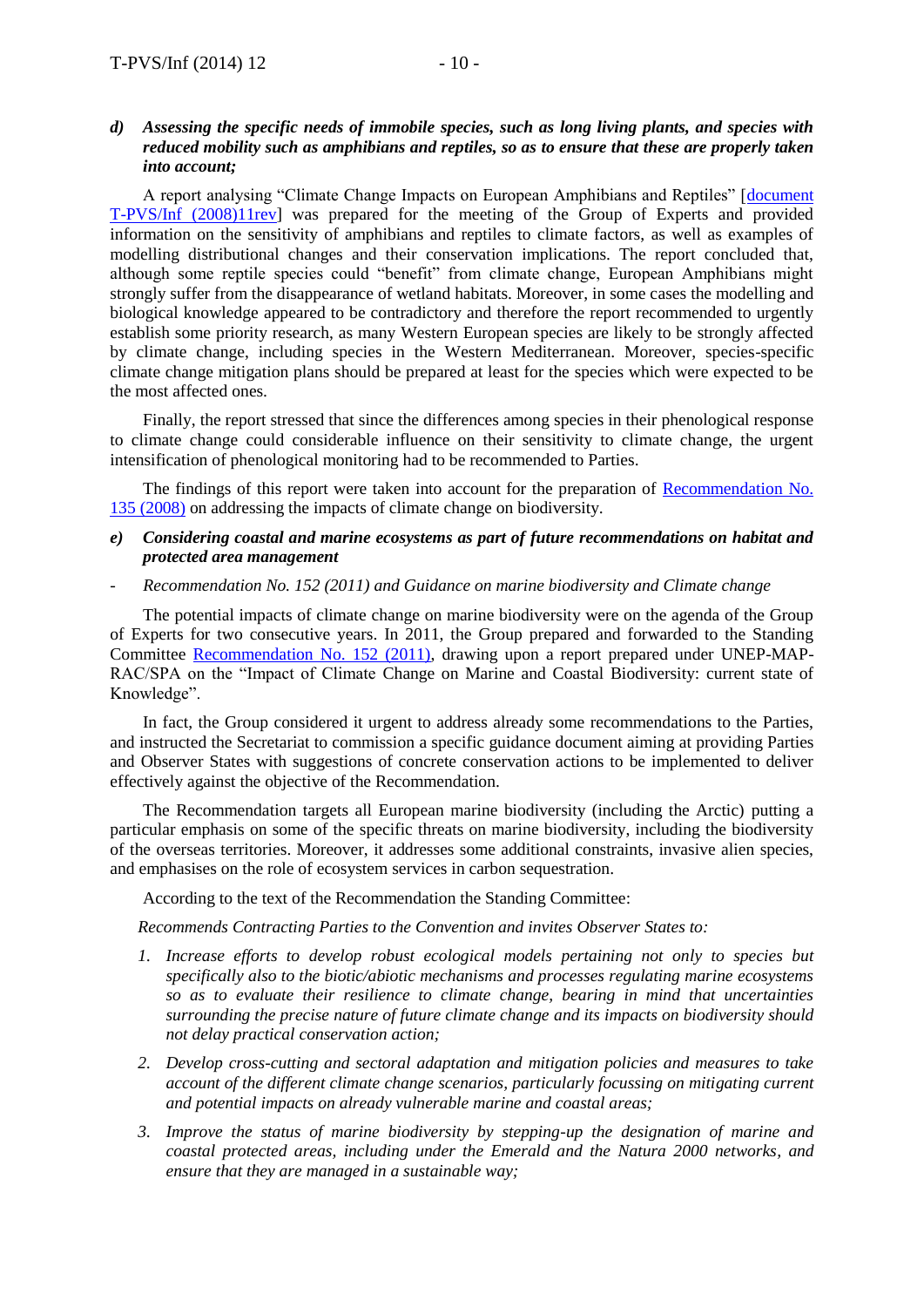- *4. Improve the knowledge-base of effects of climate change on marine and coastal biodiversity, including improved understanding of mitigation and adaptation measures to effectively inform the conservation of marine and coastal biodiversity, and ecosystem services. Ensure mechanisms are in place, to facilitate sharing of data and information at national, regional and international levels, making full use, where possible, of already-established mechanisms, including the Global Biodiversity Information Facility;*
- *5. Examine how marine invasive alien species may affect the biodiversity and, in particular, how Lessepsian species may affect native Mediterranean biodiversity;*
- *6. Continue to engage in the development and application of further guidance to implement the Convention in this regard*

Moreover, at the request of the Group of Experts, the Standing Committee analysed in 2012 the "Guidance on Marine Biodiversity and Climate Change" [document T-PVS/Inf (2012)10] and decided to endorse it as [Annex](https://wcd.coe.int/ViewDoc.jsp?id=1836569&Site=DG4-Nature&BackColorInternet=DBDCF2&BackColorIntranet=FDC864&BackColorLogged=FDC864) to Recommendation No. 152 (2011) on marine biodiversity and climate change.

The implementation by Parties of the above Recommendation has not been monitored yet.

#### **2.3 Cooperation with other Council of Europe's Institutions**

Since its creation the Group of Experts has interacted with all the other relevant Convention's Groups of Experts set under the Convention, particularly on issues like protected areas and ecological networks, invasive alien species, and Island biodiversity. The cooperation with the other Groups has mainly consisted in information sharing and analysis of reports and recommendations of joint concern.

Outside the Convention, the Group has benefitted from presentations and debates around the work of the Congress of Local and Regional Authorities (mainly regarding addressing climate change in cities), of the Parliamentary Assembly (which examined and adopted several reports and Recommendations on climate change and is represented at major global events, particularly in the framework of the UNFCCC), and of the Conference of the INGOs (which has a specific Commission dedicated to Climate Change).

Moreover, in 2010 a dedicated "European Biodiversity Day" was jointly organised at the Council of Europe by the three above institutional bodies to underscore their common objectives. A Joint Declaration entitled "*Working together for Biodiversity, Protection of Natural Areas and the Fight against Climate Change*" was issued on that occasion to mark the political commitment of the main Council of Europe's institutions towards pursuing their action at Pan-European level to improve the state of biodiversity, protect natural areas, and fight against climate change.

#### **2.4 Climate change and Human Rights**

Although the issue of human rights and Climate change is not included in the mandate of the Group of Experts, the matter has been introduced for discussion to the Group in several occasions.

In fact, whereas the European Convention on Human Rights (ECHR), the Council of Europe's fundamental Treaty, does not guarantee a specific right to a healthy environment, the European Court of Human Rights regularly examines complaints in which individuals argue that a breach of their rights deriving from the ECHR is the result of adverse environmental factors, most of the time related to changing climatic conditions.

The Council of Europe's Committee of Ministers has also dealt with this problematic and explored, at some point, the possibility of preparing an additional Protocol to the European Convention on Human Rights to grant the right to a healthy environment. However, this option didn't move forward. Nevertheless, the Council of Europe published a dedicated Manual on Human rights and the environment (2012) in order to contribute to a better understanding of the interconnection between human rights and the environment in the light of the relevant case-law of the European Court of Human Rights. The Manual has been presented to the Group of Experts as well as to the Standing Committee to the Bern Convention.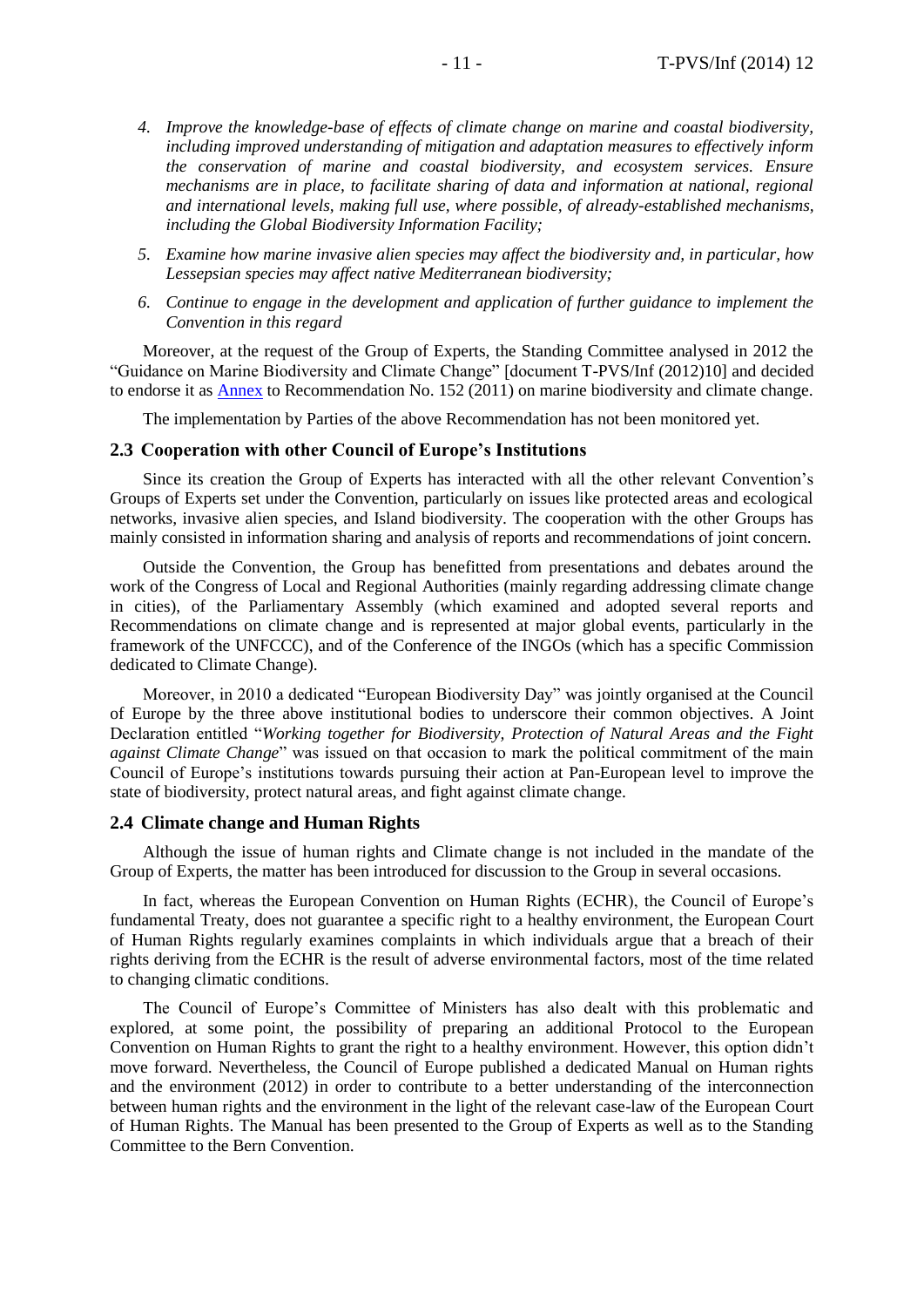#### **3. CONCLUSIONS**

In its eight years of existence the Group of Experts on Biodiversity and Climate Change has addressed all the issues (and even more) foreseen in the programme of work adopted following its terms of reference.

Besides, the Group has contributed to integrate the issue of Climate change and its impacts on biodiversity in the conservation's work done by the Contracting Parties through the implementation of the Convention, and highlighted the need to mainstreaming climate change concerns, understanding the role of biodiversity, improving knowledge, and developing appropriate monitoring tools.

Through its work, the Group has elaborated a comprehensive set of guidance based on common principles, to assist the Parties in the implementation of their national policies and, thus, in promoting compliance with some of the provisions of the Bern Convention.

In the meantime, extensive work on developing information and support for biodiversity conservation in a changing climate has been (and continues to be) carried out by other dedicated Institutions with which the Group of experts has interacted.

The question of the added value of the future work of the Group of Experts needs to be answered and, where appropriate, with a sound and efficient renewed programme of work.

The latter should also build on the findings of the monitoring exercise which led to the adoption of Recommendation No. 159 (2012) on the effective implementation of guidance for Parties on biodiversity and climate change. The monitoring report emphasised on the persistent gaps in the implementation by Parties of the actions recommended by the Standing Committee, and put forward the need to urgently reverse the trend. The Recommendation also addressed the Group of Experts itself, requesting that the Group federates the work of the Parties, particularly by raising the quality of the reporting, promoting examples of good practices, identifying priority areas of work, and encouraging the use of information and methodologies developed in other fora.

In fact, the Groups of Experts are the main tool that the Convention has for continuing setting standards, investigating and addressing issues relevant to the Convention, identifying new challenges and taking stock of the state of biodiversity. The Groups of experts are the specialised bodies in charge of developing policy proposals and provides the Convention with the technical expertise which makes it a concrete implementation treaty.

Unfortunately, although the interest of the Parties in the work of this Group has remained vivid in the past years, the active participation in its meetings and preparatory work has diminished (see table in Annex I to this document).

For instance, despite a very appreciated meeting in 2012, the Group was unable to elect a Chair or to make suggestions on topics to be further explored due to the very low number of Parties represented.

After deciding to meet only once every two year the Group needs now to analyse to what extent it has fulfilled its mandate as well as to identify, where relevant, the possible tasks to be carried out under a renewed mandate.